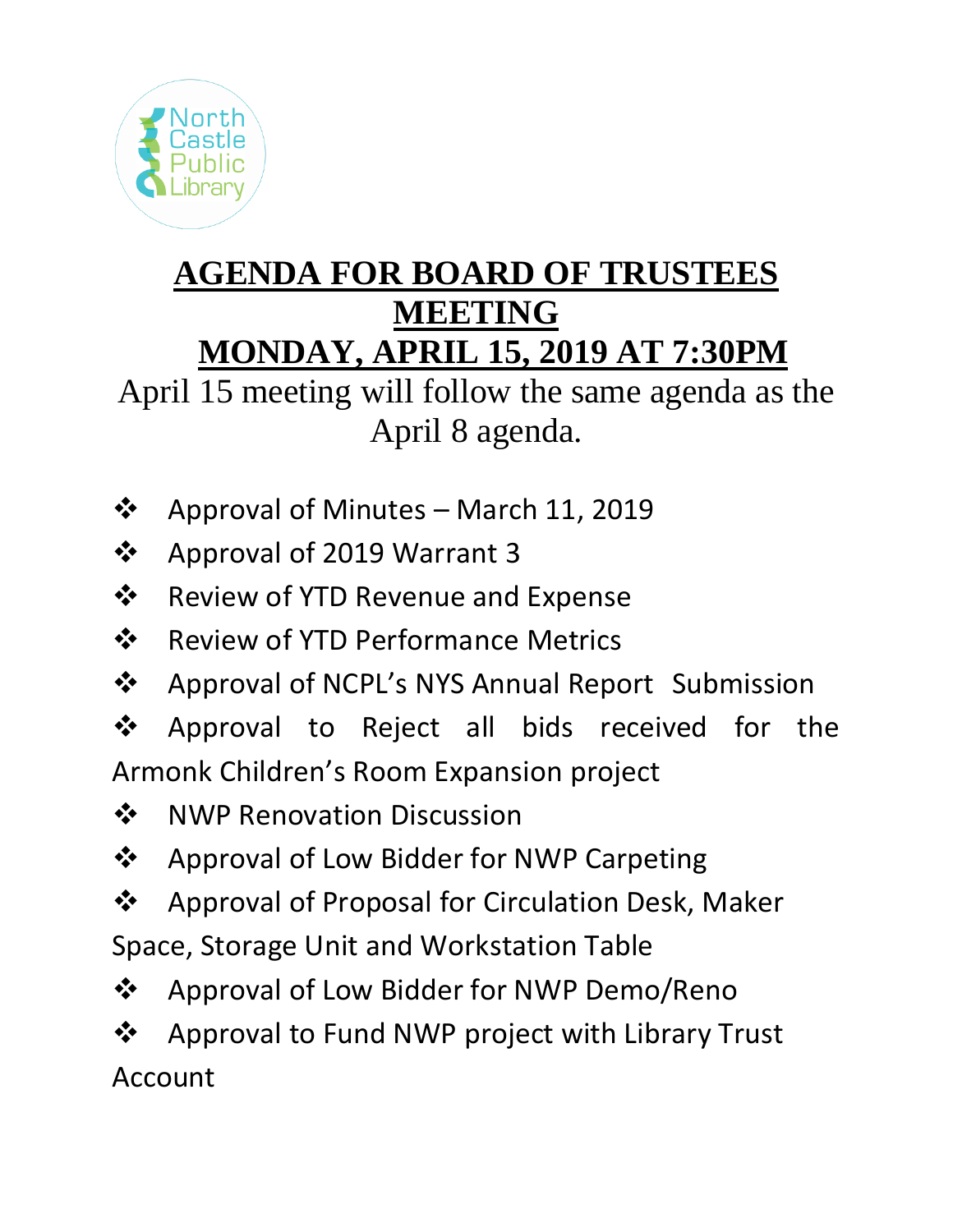North Castle Public Library

Library Board of Trustee Minutes – April 8, 2019

Edie Martimucci and Jennifer Paulson Lee called meeting to order at 7:32 PM

In attendance:

Trustees: Lisa Meyer Chorne and Jennifer Paulson Lee

Library: Edie Martimucci

Town: Steve D'Angelo

Friends: Barbara Vircillo

Topics Reviewed - No motions were made because a quorum was not present.

- **Review of NCPL 2018 YTD Revenue & Expense Reports** in two formats thru April 4, 2019). YTD 2019 NCPL financials are as expected.
- **Review of NCPL Performance Metrics** There was a significant increase in circulation numbers for books and media. It is unclear whether data is accurate or due to irregular activity with the WLS system changeover. The next few months will demonstrate whether numbers remain at this level. Thank you to Virginia Garcia for all her work collecting and organizing the performance data!!!

**Discussion of new carpeting for NWP branch** - The lowest of three bidders is Floors Beautiful Inc. Attendees at this meeting viewed two samples under consideration.

**Discussion of construction/installation of new circulation desk, maker space and storage structures for the NWP branch** - The work includes a new circulation desk, a maker space area with storage, a separate storage cabinet and a technology shelf/table that will temporarily serve as an adult public work station and, ultimately, as the young adult public work station space. Library Interiors is the firm that constructed and installed the circulation and reference desks in Armonk. NWP work will be done based on a NYS contract, and is designed similarly to Armonk.

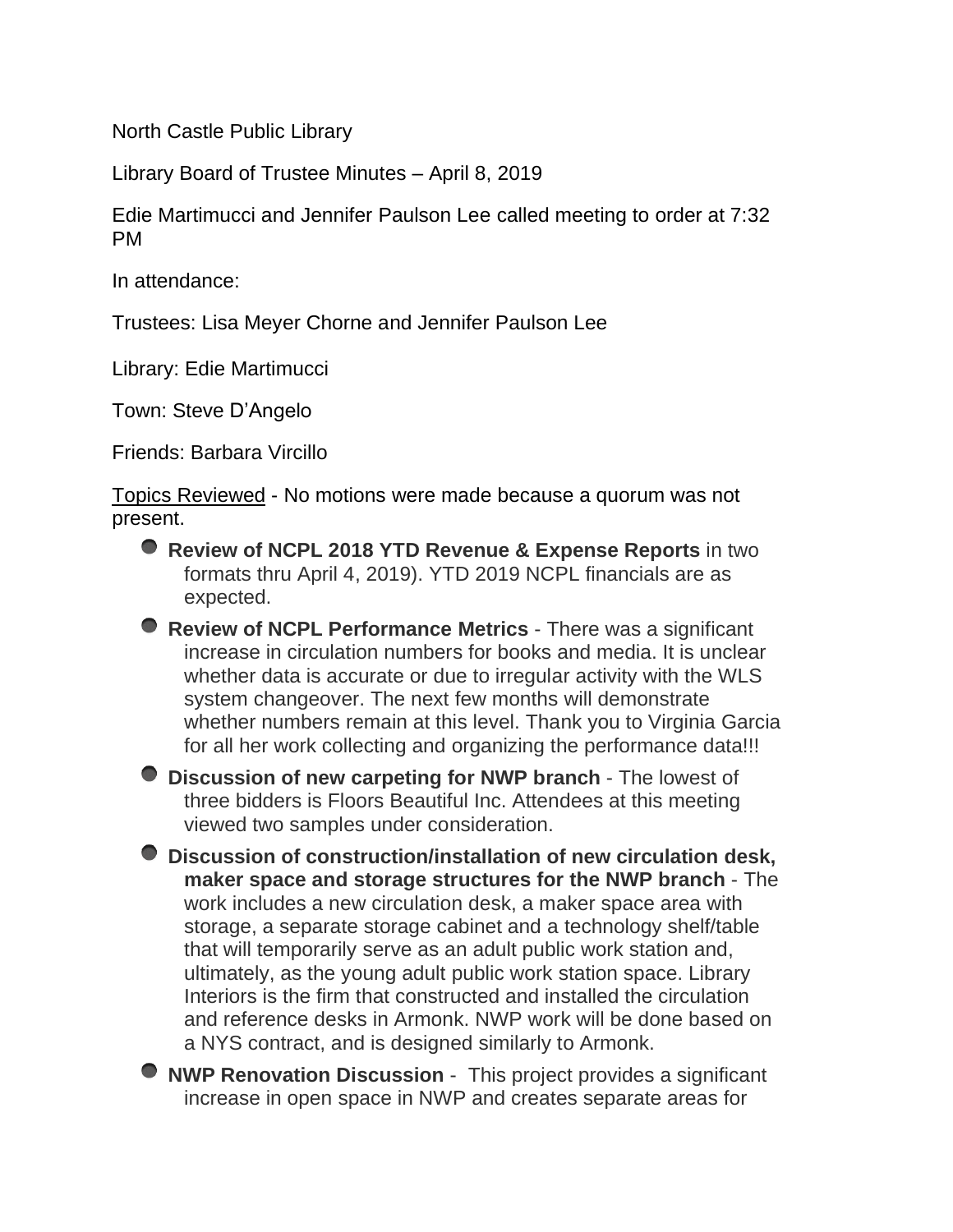children and young adults, along with a temporary solution for the adult section while the town completes its NWP project. The project also protects NCPL's 2016 - 2019 NYS Library Construction Grant. Many thanks to all who contributed to this work including Edie Martimucci, Susan Grieco, Stephanie Hartwell-Mandella, Steve Gallo, Jennifer Paulson Lee and Susan Geffen!!!

The meeting was adjourned at 8:12 PM. We hope to meet next week to discuss proposals on the agenda.

Respectfully submitted by,

Lisa Meyer Chorne

**Secretary** 

North Castle Public Library

Library Board of Trustee Minutes - April 15, 2019

Sean Ryan called meeting to order at 7:35 PM

In attendance:

Trustees: Sean Ryan, Lisa Meyer Chorne, Jennifer Paulson Lee, Stephanie Paul and Jeanne Lapsker

Library: Edie Martimucci

Town: Steve D'Angelo

Friends: Barbara Vircillo

Key Votes/Review -

- **Approval of the Minutes for the March 11, 2019 NCPL Board of Trustees Meeting** - Jeanne made the motion to approve the minutes and Stephanie seconded. All were in favor.
- **Approval of NCPL Warrant 3 (AP GL Report)** Total expenses in 2019 Warrant 3 are \$25,874.99 of which the Friends are paying \$9,562.08. Thank you Friends, for your continued support!!! Please note that \$5,290.39 of the NCPL expense (Baker & Taylor books) has been paid from the Brinkman donation in the library trust account. All books paid for by the Brinkman donation have a label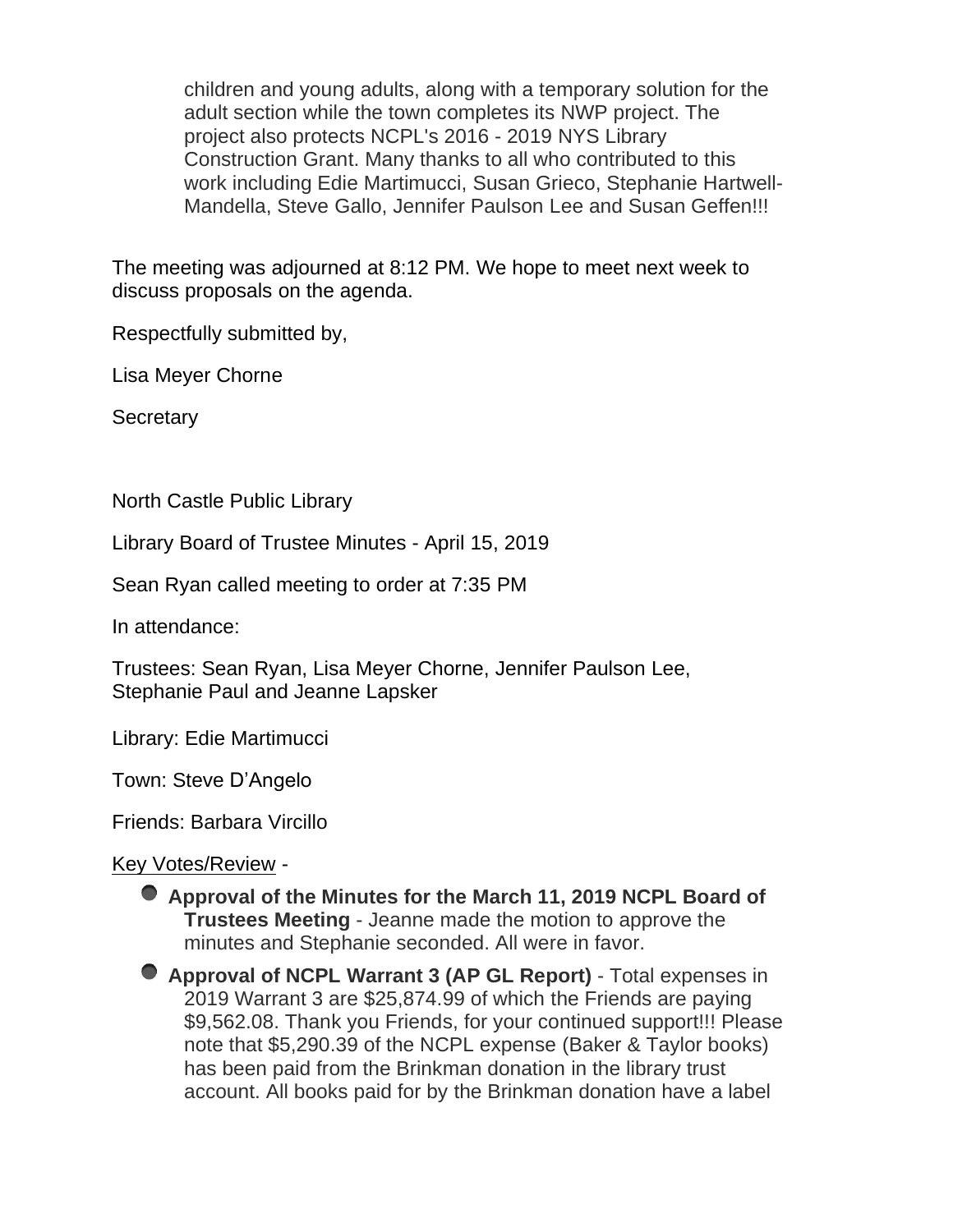highlighting the donation. Scott Stopnik has reviewed all invoices in this warrant and supports its approval. Thank you, Scott!!! Thanks also to Abbas Sura his financial support of NCPL!!! Jeanne made the motion to approve and Lisa seconded. All were in favor.

**Review of NCPL 2018 YTD Revenue & Expense Reports** (in two formats thru April 4, 2019). YTD 2019 NCPL financials are as expected.

**Review of NCPL Performance Metrics** - March was a strong month for NCPL in circulation, programming attendance and patron visits, especially factoring in all the project work and complexity involved in the migration to the new ILS that occurred in March. These results demonstrate that the strategic actions we took in 2018 to renovate NCPL are beginning to produce the expected results. We still have more work to do to realize the full potential of those strategic actions, but it is a great tribute to Edie and her team that these improvements have occurred so quickly. Thank you to Virginia Garcia for all her work collecting and organizing the performance data!!!

**Approval of NCPL's submission for the NYS Annual Report For Public And Association Libraries for 2018** - Thank you to Edie for all her work in preparing this submission!!! Jeanne made the motion to approve and Lisa seconded. All were in favor.

**Approval to reject all bids received for the Armonk Children's Room Expansion project** - five bids were received for this project ranging from \$330K to \$681K. All bids far exceed the amount budgeted for this project. We are working on an alternate approach to rebid. To reduce costs, several small jobs could potentially be done in-house in advance of the bids such as taking down the green house, building a wall and removing landscaping that is in the way. Additionally, changing the orientation/positioning of the room might reduce costs. Jeanne made the motion to approve rejection of all bids and Stephanie seconded. All were in favor.

**Approval of the low bidder for carpeting the NWP branch** - The lowest of three bidders is Floors Beautiful Inc. The carpet will be installed throughout the entire library, including under bookshelves. Jennifer made the motion to approve and Jeanne seconded. All were in favor.

**Approval of the proposal for construction/installation of new circulation desk, maker space and storage structures for the NWP branch** - This work includes a new circulation desk, a maker space area with storage, a separate storage cabinet and a